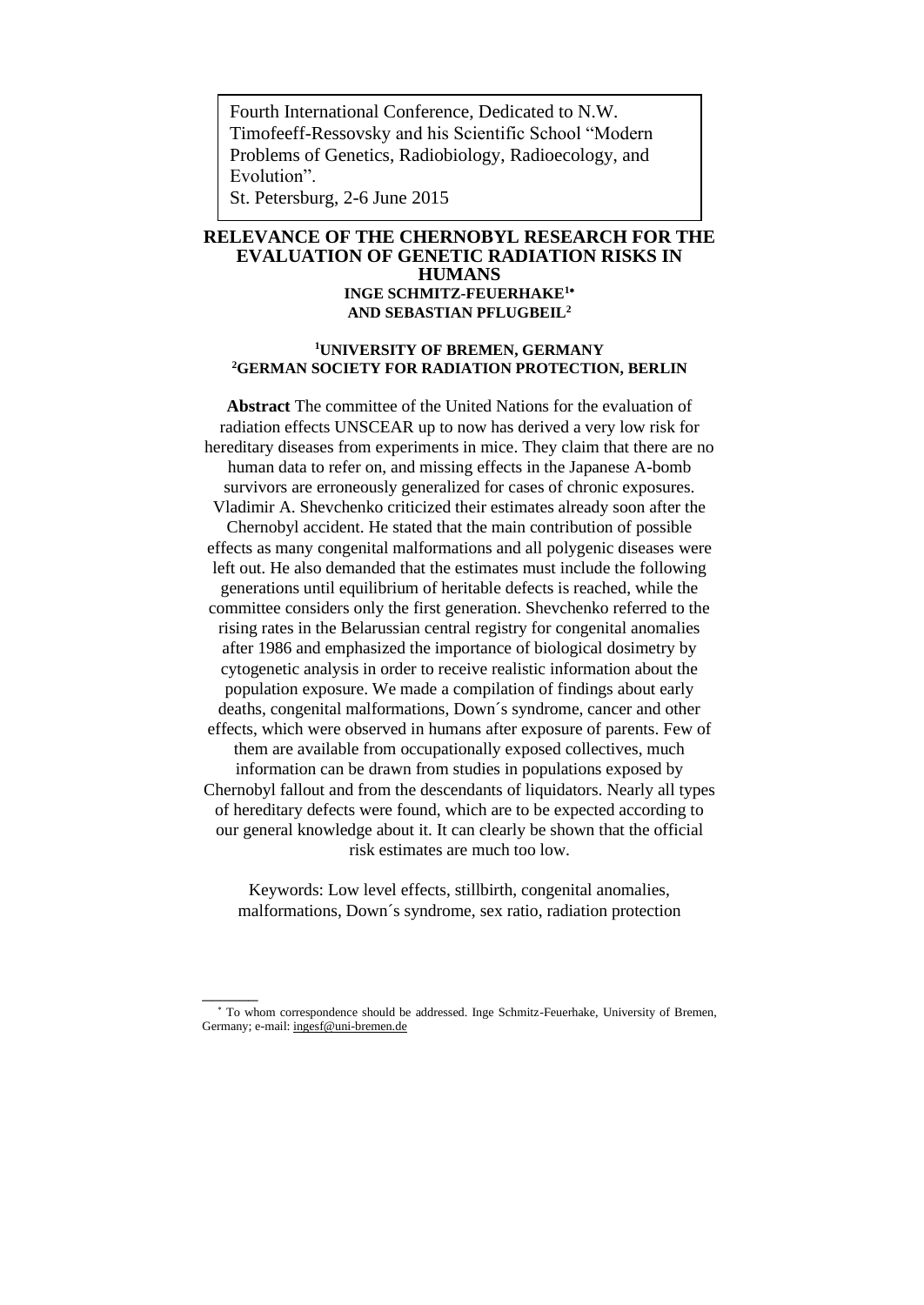### **1. INTRODUCTION**

The most serious effects of ionizing radiation – hereditary defects in the descendants of exposed parents – had been already detected in the 1920s by Herman Joseph Muller. He exposed flies – drosophila – to x-rays and found malformations and other disorders in the following generations. He concluded from his investigations that low dose exposure, and therefore even natural background radiation, is mutagenic. Already in the thirties, the idea arose that cancer is initiated by a single cell transformation, a "somatic" mutation. Likewise, Muller concluded that there is no harmless dose range for cancer induction either. His work was honoured by the Nobel Prize for medicine in 1946.

Muller – as a famous expert for radiation – was designated for a speaker at the Atomic Conference in Geneva in 1955 where the largescale, so-called peaceful, use of nuclear energy was announced by U.S. President Eisenhower. But then they became aware that he had warned against the deterioration of the human genetic pool by the production of huge amounts of artificial radioactivity, and the invitation was cancelled (his manuscript is still available).

Nevertheless, previously, genetic effects in descendants were thought to be the most significant injuries caused by radiation. From this results the protection of the gonads, if possible, during x-raying for diagnostic purposes.

The International Committee on Radiological Protection ICRP, however, substantially decreased their risk estimate in 2007 (Table 1).

| Detriment adjusted nominal risk coefficients for radiation effects in an |                |                  |  |
|--------------------------------------------------------------------------|----------------|------------------|--|
| exposed population                                                       |                |                  |  |
|                                                                          | Present        | <b>ICRP 1990</b> |  |
| Heritable Effects                                                        | 0.2 % per $Sv$ | 1.3 % per $Sv$   |  |
| Cancer deaths                                                            | 5.5 % per Sv   | $6.0\%$ per Sv   |  |

|  | Table 1 ICRP Recommendations 2007 |  |
|--|-----------------------------------|--|
|--|-----------------------------------|--|

The value of 0.2 % per Sv means that, if a population is exposed to a gonadal dose of 1 Sv, 0.2 % of the persons will have a genetic disorder caused by radiation.

The ICRP claims that there is no direct evidence that children of exposed parents will suffer from heritable diseases. They refer to their human reference group, the Japanese survivors of the atomic bomb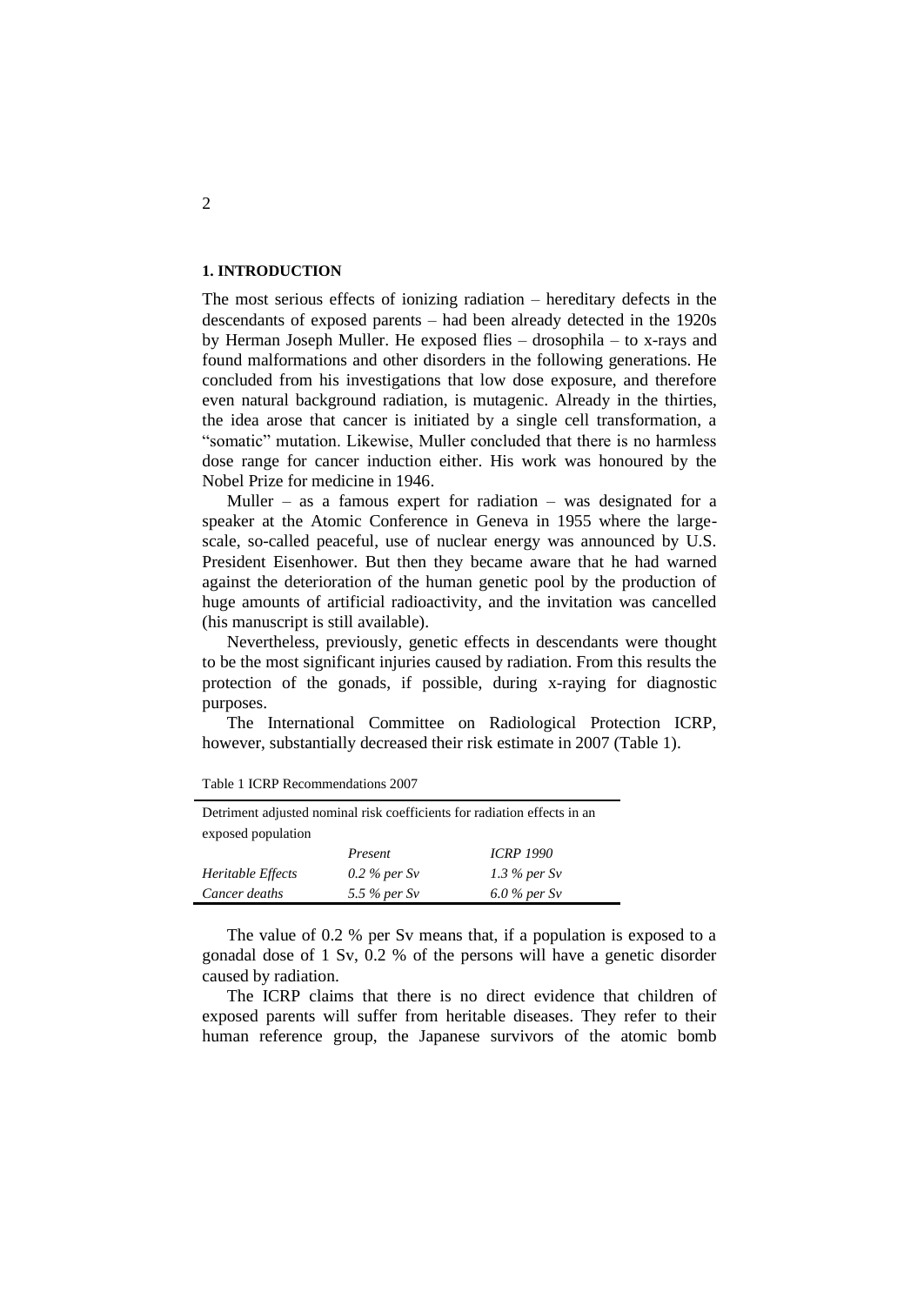explosions in Hiroshima and Nagasaki in 1945. The American-Japanese Institute in Hiroshima did not find mutations in the descendants of the survivors. Because of the evidence of such effects in animal studies, they derive their current risk figure from experiments in mice. They consider only dominant mutations in the first generation. Their result corresponds to a doubling dose of about 2 Sv which is similar to the evaluation by the [UNSCEAR committee \(2001\).](#page-17-0)

There exists a variety of arguments against the Japanese survivors as a suitable reference for common populations; the most relevant in the case of hereditary effects may be the high dose rate by the bomb explosion in comparison to situations of chronic exposure where all stages of sperm development are continuously affected.

Effects in populations exposed by Chernobyl fallout are excluded by the official committees, because they claim that the doses are much too low in order to generate statistically observable increase. This, however, is certainly wrong, because we know from many studies of chromosome aberrations, that the exposures calculated by UNSCEAR are much too low.

Hereditary disorders are classified in 4 groups [\(Uma Devi et al. 2000\)](#page-17-1):

- 1. **Mendelian disorders** due to defective single genes which follow Mendel´s laws of inheritance
- 2. **Chromosomal disorders** as eg Down's syndrome
- 3. **Polygenic disorders** to be detected in clusters in families
- 4. **Non-chromosomal inheritance** which has nothing to do with genes

Examples for diseases are shown in the following list where those which have been found after low level exposures were printed by us in italics:

#### 1. **Mendelian**

Autosomal dominant; examples:

Huntington´s chorea, polycystic kidney, multiple polyposis, cerebellar ataxia, myotnic dystrophy

# *Congenital abnormalities*as *syndactyly, brachydactyly, polydactyly*,

taste for the chemical PTC (taste is dominant to non-taste), acondroplasia, bilateral aniridia, osteogenesis imperfecta Autosomal recessive; examples:

Cystic fibrosis, phenylketonuria, lactose intolerance, adrenal hyperplasia

Sex-linked; examples:

X-linked dominant/Duchenne muscular dystrophy, haemophilia A, some forms of colour blindness, fragile-X associated mental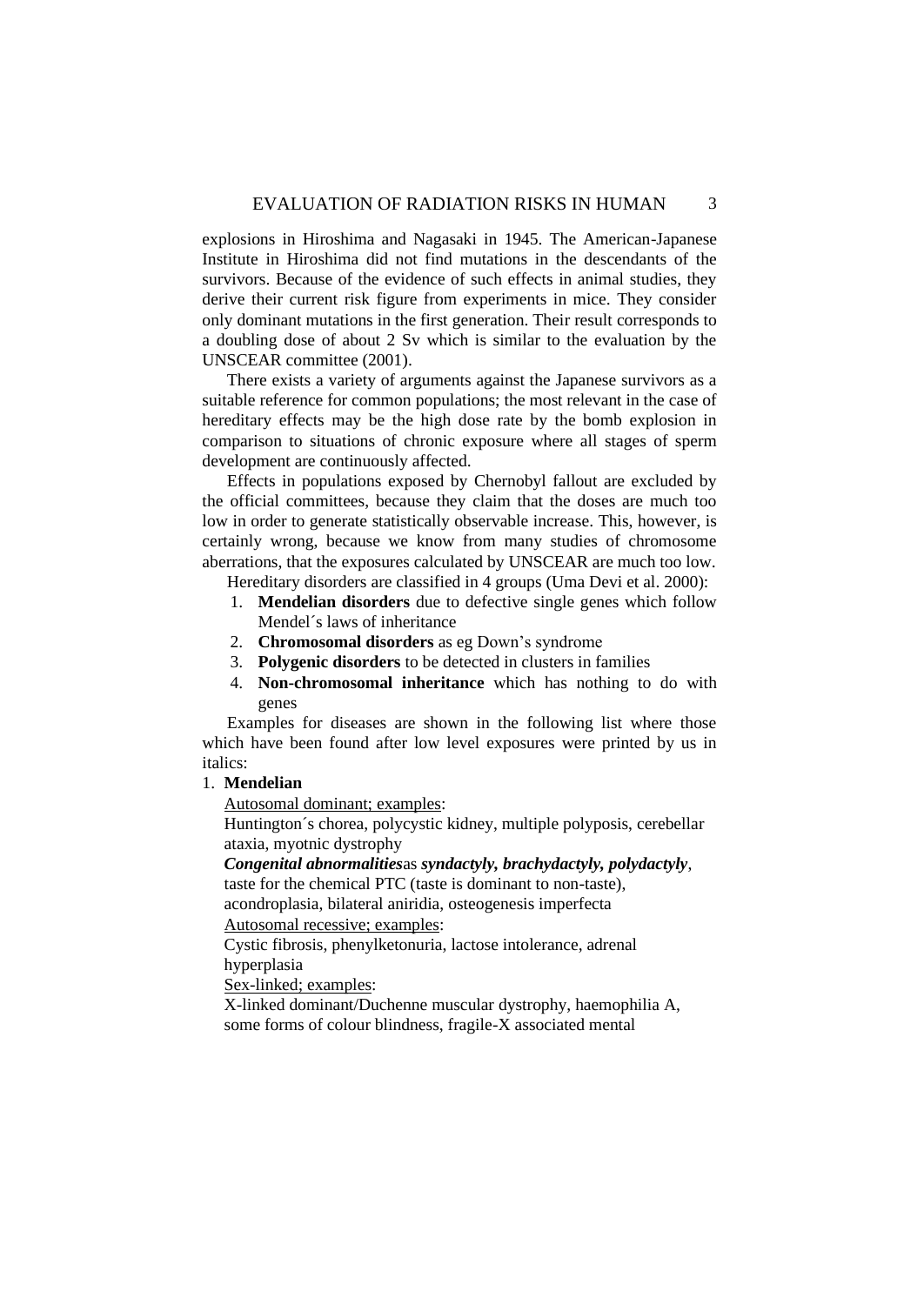retardation, X-linked retinitis pigmentosa X-linked recessive/birth *deficit of females*

# *2.* **Chromosomal**

Aneuploidy (numerical chromosomal anomaly); examples: *Down syndrome* (trisomy 21), Turner syndrome (X0), Klinefelter syndrome (XXY) Structural anomalies; examples: Cri du chat syndrome (deletion in chromosome 5), *preimplantation* 

*loss, embryonal death, foetal abortions*

# **3. Polygenic**

Cluster in families; examples:

Congenital abnormalities as *neural tube defects, heart defects, pyloric stenosis, cleft lip with or without cleft palate, undescended testes* Common disorders of adult life of varying severity. Among the serious conditions are *schizophrenia, multiple sclerosis, epilepsy, acute myocardial infarction*, systemic lupus erythematosus. Moderately serious conditions include *psychoses*, Graves´ disease, *diabetes mellitus*, gout, glaucoma, *essential hypertension, asthma*, peptic ulcer, rheumatoid arthritis. The least severe diseases include varicose veins of the lower extremities and allergic rhinitis.

# *Cancer*

## 4. **Non-chromosomal inheritance**

Cytoplasmic inheritance, mosaicism, imprinting etc.

## **2. FINDINGS IN CHILDREN BORN AFTER THE CHERNOBYL ACCIDENT AND IN KAZAKHSTAN**

We have formerly made a compilation of findings about foetal deaths, perinatal mortality, and congenital malformations after Chernobyl [\(Busby](#page-14-0)  [et al. 2009\)](#page-14-0). Table 2 shows the results about congenital malformations. They appeared not only in the area of the exploded reactor but also in Turkey, Bulgaria, Croatia, and Germany.

These findings were mainly interpreted as effects induced in utero. Because men and women were both exposed continuously to radioactive fallout, the genetic effects are not always clearly distinguishable from such, which can be generated by exposure of embryos and foetuses in uteri.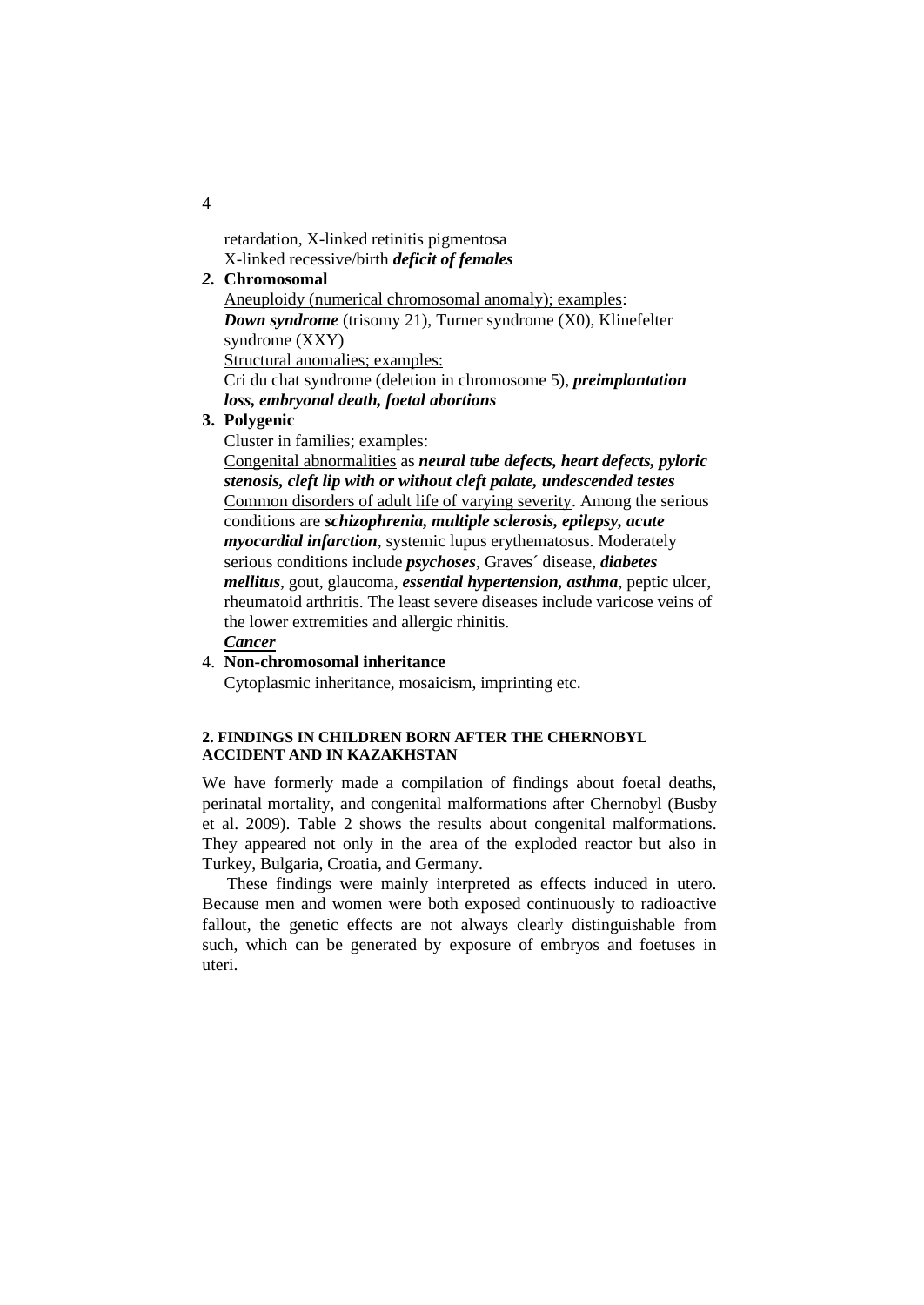| Country                            | Effects                                                                      | Reference                                                                                 |
|------------------------------------|------------------------------------------------------------------------------|-------------------------------------------------------------------------------------------|
| <b>Belarus</b>                     | Anencephaly, spina bifida, cleft lip and/or palate,                          | Lazjuk et al. 1997                                                                        |
| National Genetic Monitoring        | polydactyly, limb reduction defects, esophageal                              | Feshchenko et al. 2002                                                                    |
| Registry                           | atresia, anorectal atresia, multiple malformations                           |                                                                                           |
| Highly exposed region of Gomel     | Congenital malformations                                                     | Bogdanovich 1999; Savchenko 1995;                                                         |
|                                    |                                                                              | Petrova et al. 1997                                                                       |
| Chechersky district (Gomel region) | Congenital malformations                                                     | Kulakov et al. 1993                                                                       |
| Mogilev region                     | Congenital malformations                                                     | Petrova et al. 1997                                                                       |
| Brest region                       | Congenital malformations                                                     | Shidlovskii 1992                                                                          |
| <b>Ukraine</b>                     |                                                                              |                                                                                           |
| Polessky district (Kiev region)    | Congenital malformations                                                     | Kulakov et al. 1993                                                                       |
| Lugyny region                      | Congenital malformations                                                     | Godlevsky, Nasvit 1998                                                                    |
| <b>Turkey</b>                      | Anencephaly, spina bifida                                                    | Akar et al.1988 ; 1989; Caglayan et al.<br>1990; Güvenc et al. 1993; Mocan et<br>al. 1990 |
| <b>Bulgaria</b> , region of Pleven | Malformations of heart and central nervous<br>system, multiple malformations | Moumdjiev et al. 1992                                                                     |

Table 2 Increase of congenital malformations after exposure by the Chernobyl accident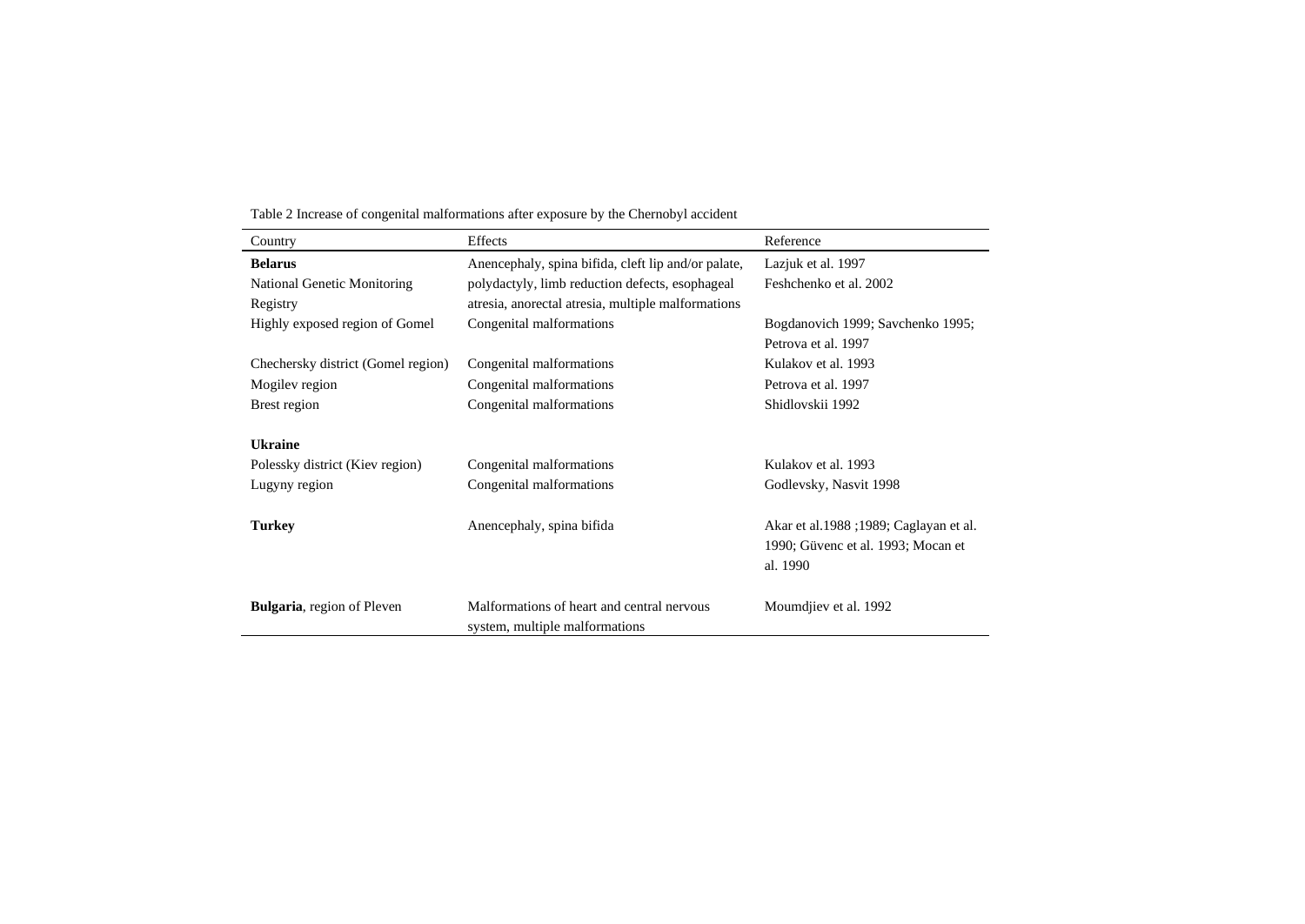| Country                           | Effects                                                            | Reference                 |
|-----------------------------------|--------------------------------------------------------------------|---------------------------|
| Croatia                           | Malformations by autopsy of stillborns and cases<br>of early death | Kruslin et al. 1998       |
| Germany                           |                                                                    |                           |
| FRG, Central registry             | Cleft lip and/or palate                                            | Zieglowski, Hemprich 1999 |
| malformations                     | Cleft lip and/or palate                                            | Scherb, Weigelt 2004      |
| Bavaria                           | Congenital malformations                                           | Korblein 2004             |
|                                   |                                                                    |                           |
| Ann. Health Report W. Berlin 1987 | Malformations in stillborns                                        | Government of West Berlin |
| City of Jena (Registry GDR)       | Isolated malformations                                             | Lotz et al. $1996$        |

Table 2 Increase (continuation) of congenital malformations after exposure by the Chernobyl accident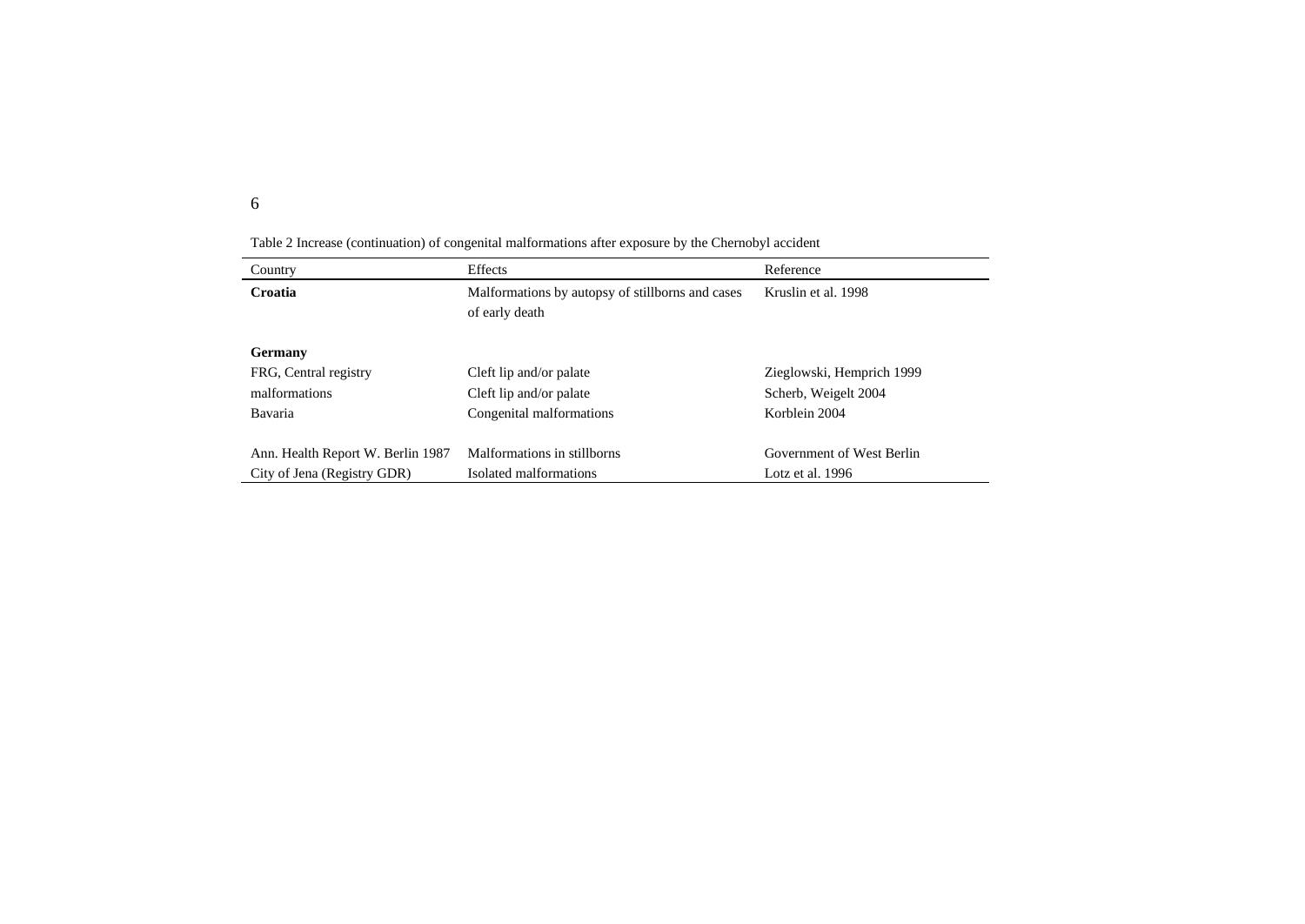The authors in Belarus, however, came to another interpretation. A central registry for congenital anomalies had been established there by the Ministry of Health in 1979 for continuous follow-up. The rates of anomalies before and after the Chernobyl accident could be compared. Results in the 17 most contaminated regions are shown in Table 3.

| Kind of malformation   | Increase | Table 3. Percentage increase in |
|------------------------|----------|---------------------------------|
| Anencephaly            | 39 %     | congenital malformations in 17  |
| Spina bifida           | 29 %     | most contaminated regions of    |
| Cleft lip/palate       | 60 %     | Belarus in the period 1987-1994 |
| Polydaktyly            | 910 %*   | in percent (from Lazjuk et al.) |
| Limb reduction         | 240 %*   | 1997)                           |
| Esophageal atresia     | 13 %     |                                 |
| Rectal atresia         | 80%      |                                 |
| Multiple malformations | 128 %*   |                                 |

\*significance  $(p<0.05)$ 

Unfortunately, the data are not continuously published, at least until 2004 there was no decrease [\(Yablokov et al. 2009\)](#page-17-3). The authors think these effects are genetically induced because it is not plausible that doses in pregnant women rose in the period of decreasing environmental contamination and decreasing food contamination after the accident. The genetic origin is confirmed in those anomalies which are combined with a recognized mutation that is not present in either of the parents [\(Lazjuk](#page-15-8) et [al. 1999\)](#page-15-8).

The national registry of Belarus was also evaluated in 1995 by a Belarussian-Israeli group of scientists [\(Lomat et al. 2007\)](#page-15-9). They found the following high rates of diseases – supposedly originated by polygenetic effects - in children of Chernobyl-exposed parents:

- Hematological diseases (6-fold)
- Endocrine diseases (2-fold)
- Diseases of digestive organs (1.7-fold).

[Wertelecki et al. \(2010;](#page-17-4) [2014\)](#page-17-5) found increased rates of congenital malformations in the years 2000-2009 – more than 14 years after the accident – in the Ukrainian province (oblast) Rivne, about 200 km west of Chernobyl. The authors interpret the effect as induced in utero. Predominantly in the highly contaminated northern part Polissia, there are significant increases in comparison to the southern part: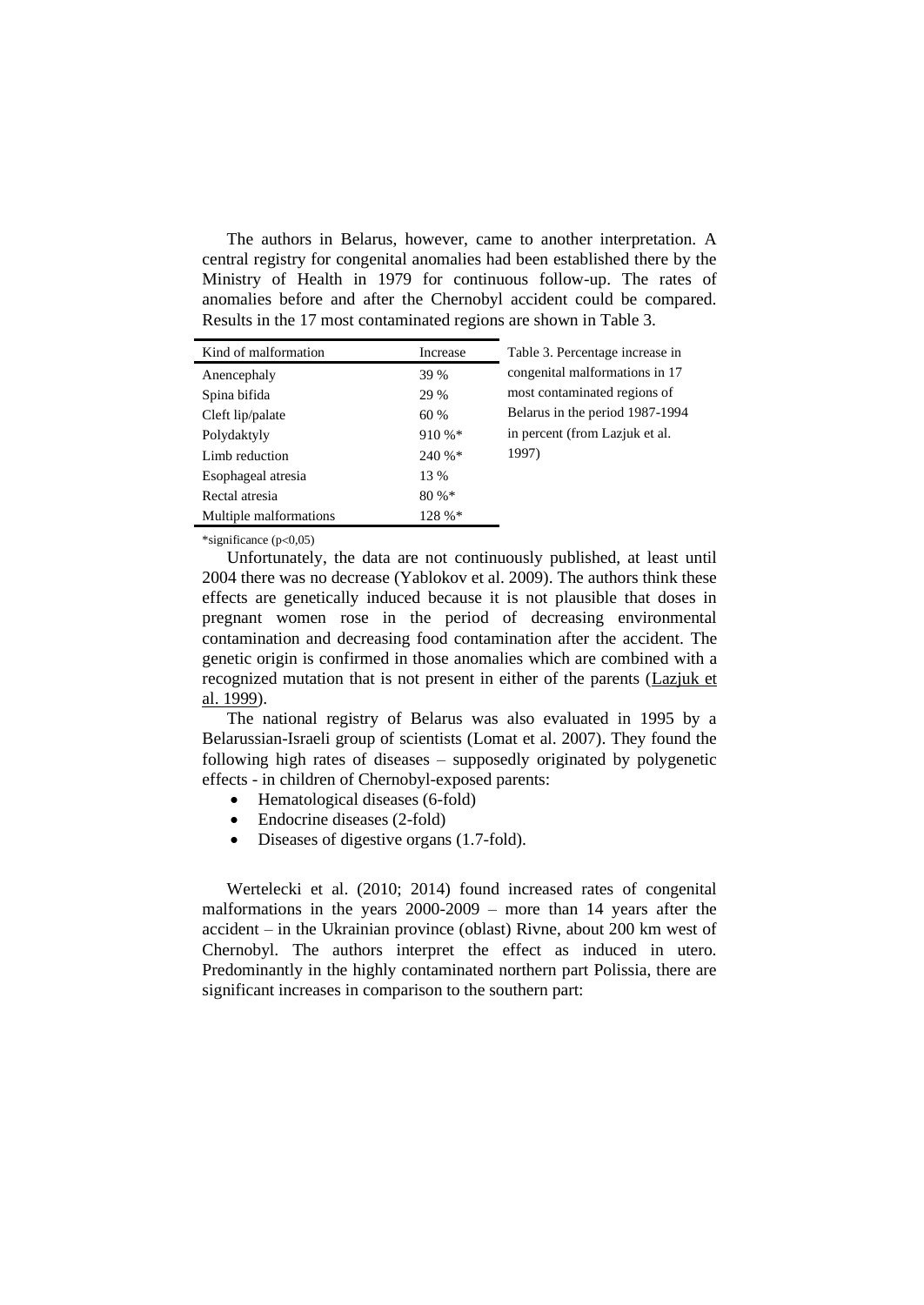#### **Congenital malformations in Rivne Oblast, Ukraine**

Study of 145,437 live births between 2000-2009 1.6 % congenital anomalies

# **Neural tube defects**

Rivne Non-Polissia 1,6 per 1000 live births (Europe mean 0,94) Polissia district  $2.6$  " " " Microcephaly, microphthalmos increased

A region where the population has also been exposed to large amounts of radioactivity is near the former Soviet nuclear test site near the town Semipalatinsk (now in Kazakhstan). The tests above ground occurred between 1949-1963. Sviatova and co-workers (2001) studied congenital malformations in three generations of inhabitants, investigating births between 1969-1997. They found significantly increased rates of malformations as a whole, including Down´s syndrome, microcephaly and also multiple malformations in the same individual.

Down´s syndrome as a certain genetic effect increased in several contaminated European countries [\(Busby et al. 2009;](#page-14-0) [Sperling et al. 2012\)](#page-16-4). Examples are shown in Figure 1. In Berlin West, which was a kind of closed island at that time, the geneticist Sperling registered a sharp and significant increase in cases exactly 9 months after the accident. A very similar situation was observed in Belarus [\(Zatsepin et al. 2004\)](#page-17-6).

## **3. HEREDITARY EFFECTS IN CHILDREN OF EXPOSED MOTHERS**

If a population is exposed, genetic effects will occur in the gonads of fathers as well as of mothers. In Germany, an investigation was done in women who were occupationally exposed to radiation which showed a 3.2 fold significant increase in congenital abnormalities, including malformations, in their offspring [\(Wiesel et al. 2011\)](#page-17-7). The authors interpret this effect as generated in utero but do not prove such a connection because it appears improbable given the short sensitive phase in pregnancy and the ban on pregnant women working in high risk environments.

Although the study was funded by the Federal Ministry of Environment, Protection of Nature and Nuclear Safety, these alarming results have not resulted in any action. The findings confirm early results in the Department of Medical Genetics of the Montreal Children´s Hospital where the genetic effects of diagnostic X-rays were investigated [\(Cox](#page-14-9)  [1964\)](#page-14-9). The author observed the offspring of mothers who had been treated in childhood for congenital hip dysplasia since 1925 and were X-rayed for several times in the pelvis region. The ovarian dose was estimated to lie between 60–200 mSv. In 201 living births of these women 15 individuals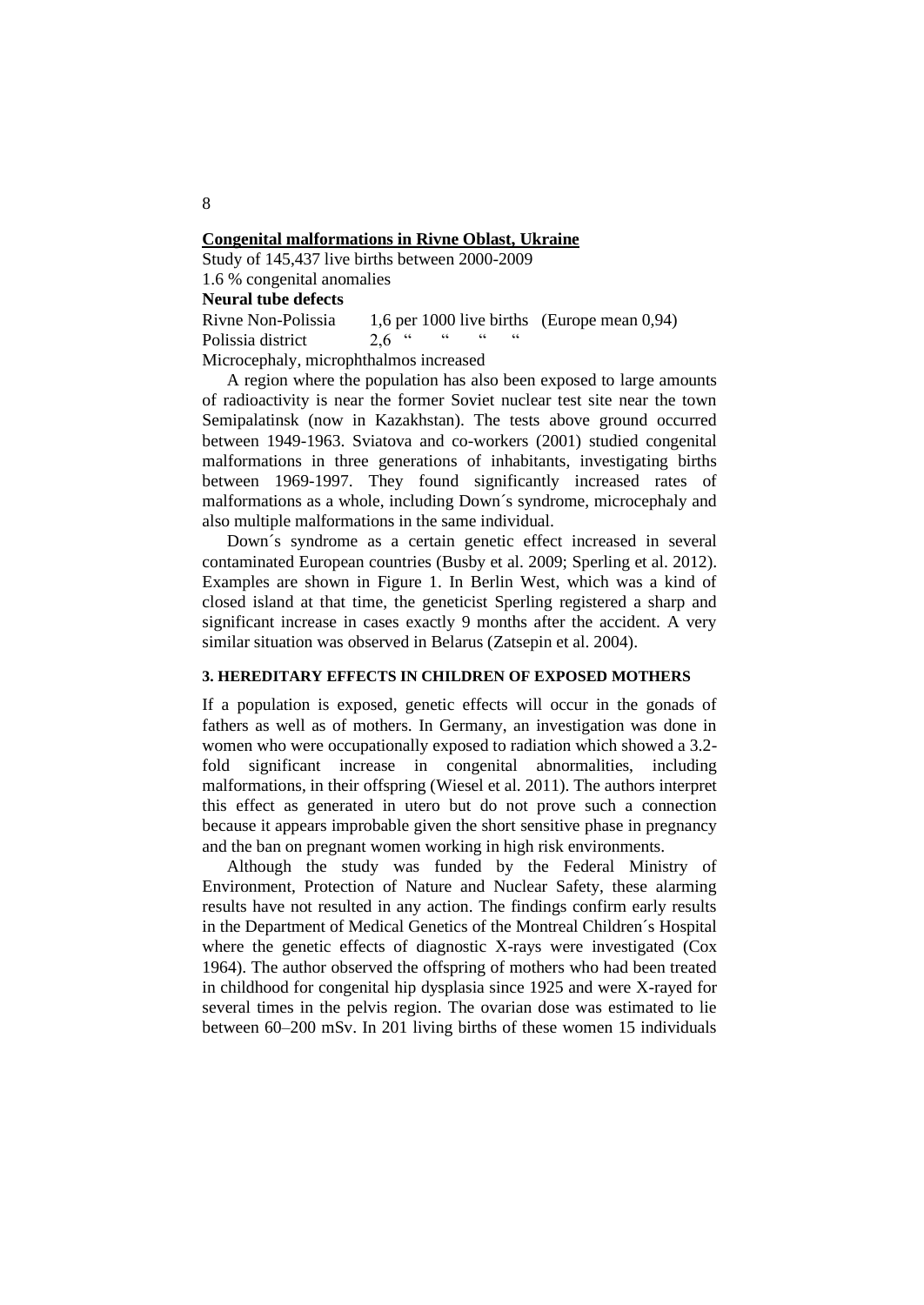showed severe malformations and other congenital distortions or Down´s syndrome, who required hospitalization, and 11 cases occurred with other abnormalities (all congenital abnormalities 12.9 per cent), while the control group showed less than half of this rate. The latter was chosen from a large group of descendants whose parents were unexposed siblings of the study group.



Figure 1 Down's syndrome before and after the Chernobyl accident (fro[m Scherb and Sperling 2011\)](#page-16-5)

#### **4. FINDINGS IN THE DESCENDANTS OF OCCUPATIONALLY EXPOSED MEN**

*Congenital anomalies:* Studies in children of exposed men where the mothers were not exposed will show definite hereditary effects. There were only very few of them in occupationally exposed cohorts before 1986, when the accident of Chernobyl occurred. Exposures below the official dose limits were thought to be too low to produce statistically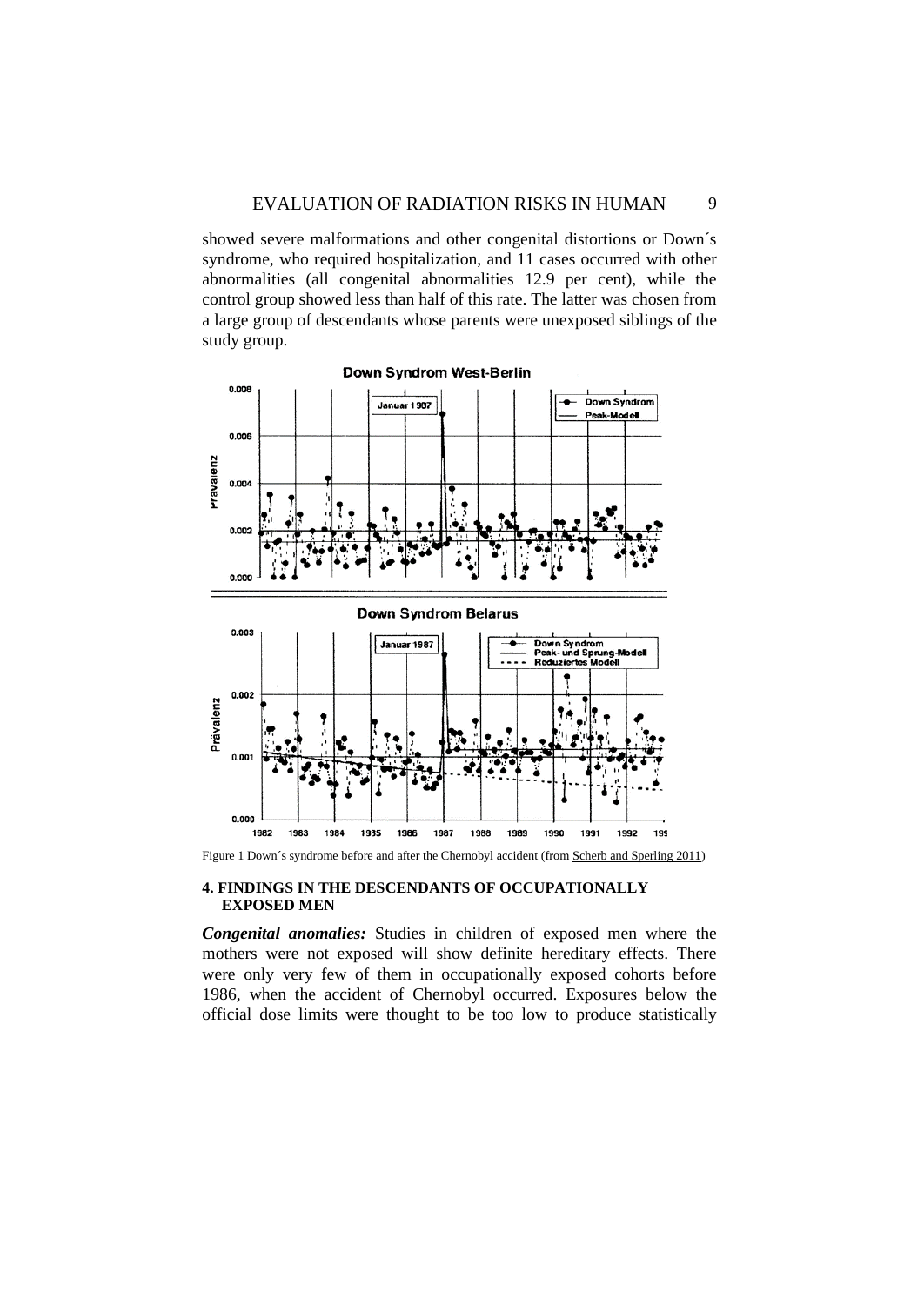recognizable effects. A compilation of results for congenital malformations is given in Table 4.

The findings in Hanford and Sellafield (Nos. 2 and 3 in Table 4) lead to heavy discussions in the scientific community. The registered doses of the workers were very low. The alarming findings did not lead to further studies about hereditary sequels in the American or European populations concerned.

The anomalies seen in the descendants of liquidators also indicate unexpectedly high radiation sensitivity. These studies are most important and should be continued.

*Cancer*: In 1984, an exceptionally high level of leukaemia cases in children and juveniles was reported in Seascale, a village near the British Nuclear Fuels reprocessing plant in Sellafield in Cumbria, UK. These were then explained by [Martin Gardner and co-workers \(1990\)](#page-14-10) as a hereditary effect, because the fathers of the patients had worked in the plant. This result has been discussed in the literature for years and was confirmed or denied in several subsequent studies. The effect, however, had been described in principle already in experimental studies [\(Nomura](#page-15-10) 1982; [2006\)](#page-15-11), and has also been found after X-ray diagnostic exposures (Table 5).

[McKinney and co-workers \(1991\)](#page-15-12) found a 3.2-fold increase in leukaemia and lymphomas in children of occupationally exposed men in three British regions in a case-control study. The research of [Hicks and co](#page-14-11)[workers \(1984\)](#page-14-11) concerned exposed service men in the air force.

Statistical investigations in Belarus and the other highly contaminated neighbouring states of Chernobyl show increased cancer deaths in children who were born many years after the accident [\(Yablokov et al. 2006;](#page-17-8) [2009\)](#page-17-3). Higher rates of leukaemia and other cancers were also observed in children of liquidators (Tsyb [et al. 2004\)](#page-17-9).

#### **5. SEX RATIO AND X-LINKED LETHAL FACTORS**

Normally, it is not possible to study how many inseminated oocytes (zygotes) will be aborted after irradiation of the gonadal cells, in humans. There is however, one way to prove such an effect. It is observed that men who were exposed before fathering will have fewer daughters than sons as normally, i.e., the male/female sex ratio increases with dose.

Gene mutations may be responsible for the death of the zygote and will also occur in the sex chromosomes where they will predominantly affect the greater X-chromosome. The X-chromosome of the male can only be transmitted to a daughter. A dominant lethal factor will then lead to the death of the female zygote. Recessive lethal factors in the X-chromosome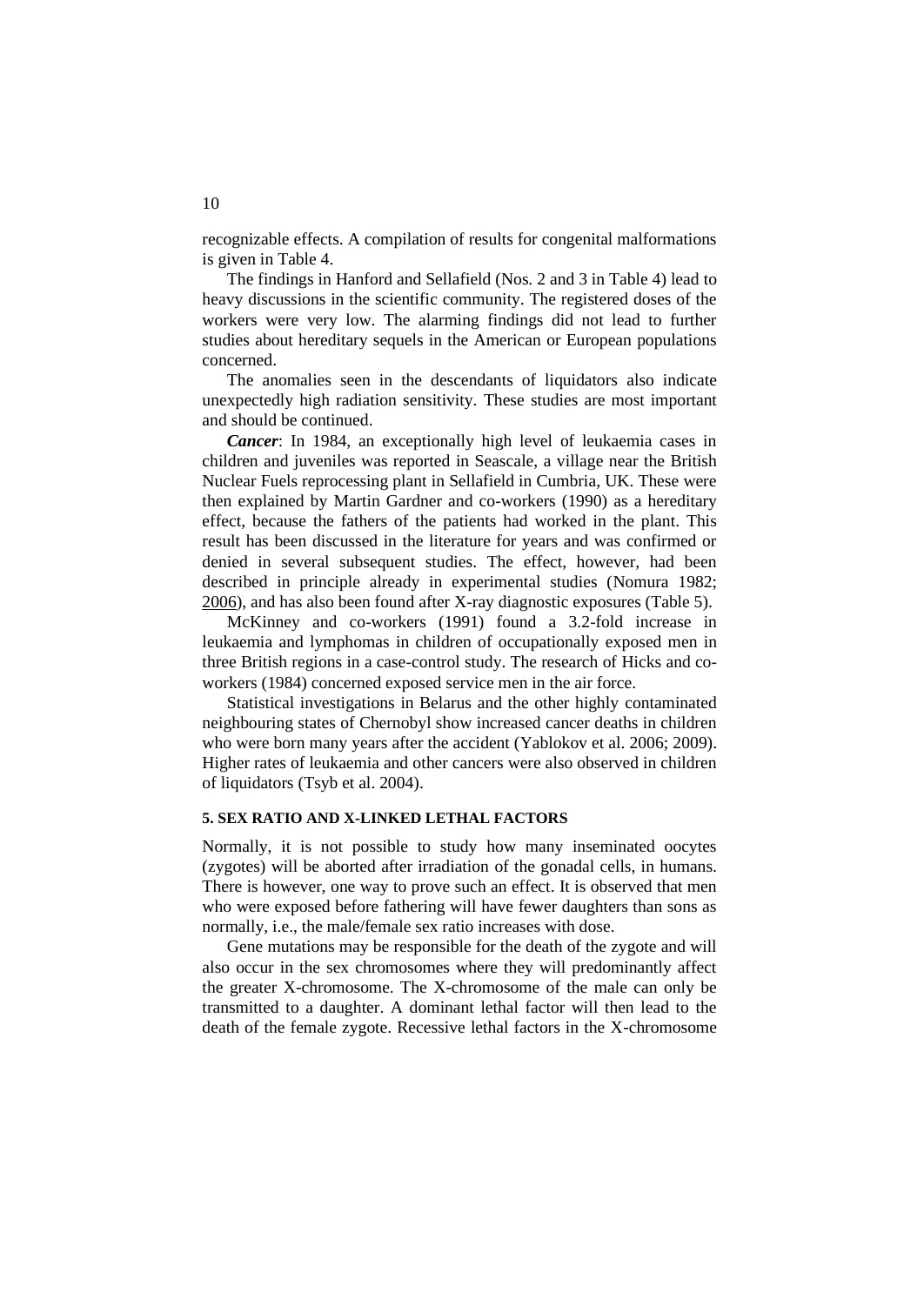| No. | Cohort of fathers                                                   | Kind of defect                                                                                                                                                                  | Dose                      | References                 |
|-----|---------------------------------------------------------------------|---------------------------------------------------------------------------------------------------------------------------------------------------------------------------------|---------------------------|----------------------------|
| 1   | Radiologists U.S.A. 1951                                            | Congenital malformations<br>Increase 20 %                                                                                                                                       |                           | Macht, Lawrence<br>1955    |
| 2   | Workers of the Hanford Nuclear<br>facility, U.S.A.                  | Neural tube defects significantly increased by<br>100 %                                                                                                                         | In general<br>$< 100$ mSv | Sever et al. 1988          |
| 3   | Radiation workers at Sellafield<br>nuclear reprocessing plant, U.K. | Stillbirths with neural-tube defects<br>significantly increased by 69 % per 100 mSv                                                                                             | Mean<br>$30$ mS $v$       | Parker et al. 1999         |
| 4   | Radiographers in<br>Jordan                                          | Congenital anomalies significantly increased<br>$10$ -fold                                                                                                                      |                           | Shakhatreh 2001            |
| 5   | <b>Liquidators from Obninsk</b><br>(Russia), 300 children           | Congenital anomalies increased 1994-2002                                                                                                                                        | Mainly<br>$10-250$ m $Sv$ | Tsyb et al. 2004           |
| 6   | Liquidators from Russia,<br>Bryansk region                          | Congenital anomalies increased about 4-fold                                                                                                                                     |                           | Matyeenko et al.<br>2005   |
| 7   | Liquidators from Russia<br>2379 newborns                            | Significant increase for:<br>Anencephaly 310 %<br>Spina bifida 316 %<br>Cleft lip/palate 170 %<br>Limb reduction 155%<br>Multiple malformations 19 %<br>All malformations 120 % | $5-250$ mSv               | Lyaginskaja et al.<br>2009 |

Table 4 Congenital anomalies, especially malformations, in descendants (1st generation) of occupationally exposed men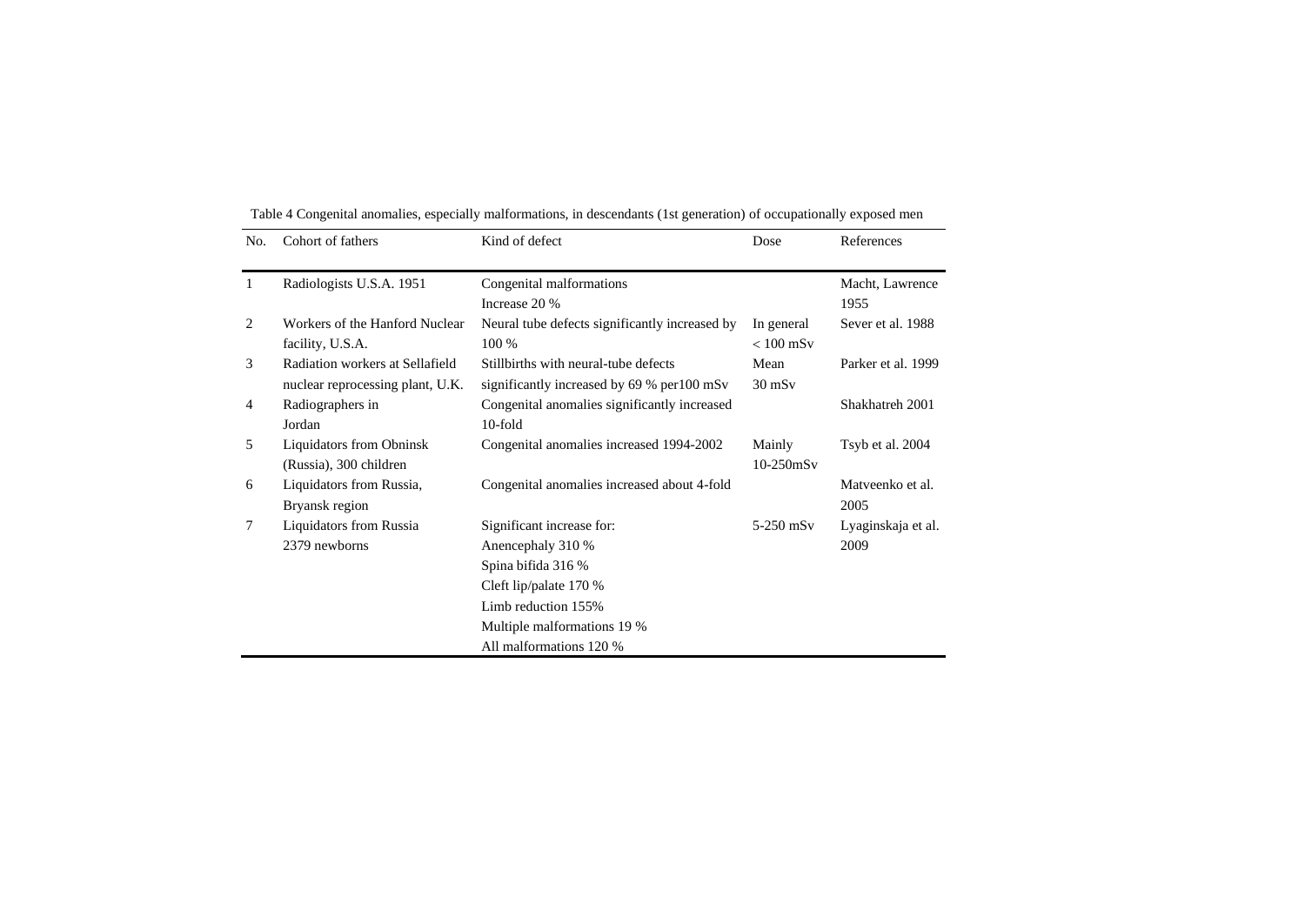Table 5 Cancer in children after preconceptional low-dose exposure of parents

| <b>Exposed collective</b>                  | Malign      | Gonadal  | Relative    | Doubling |
|--------------------------------------------|-------------|----------|-------------|----------|
|                                            | disease     | dose/mSv | Risk        | dose/mSv |
| Seascale fathers (Gardner et al. 1990)     |             |          |             |          |
| all stages of spermatogenesis              | Leukaemia + | 200      | 7           | 33       |
| 6 months before conception                 | lymphoma    | 10       | 7           | 1.7      |
| Sellafield workers (Dickinson et al. 2002) |             |          | 1.9         |          |
| Further occupational exposure of fathers   |             |          |             |          |
| Military jobs (Hicks et al. 1984)          | Cancer      |          | 2.7         |          |
| Regions of U.K. (McKinney et al. 1991)     | Leukaemia + |          | 3.2         |          |
|                                            | lymphoma    |          |             |          |
| Preconceptional X-ray diagnostics in       | Leukaemia   |          |             |          |
| Fathers (Graham et al. 1966)               |             |          | 1.3         |          |
| Fathers (Shu et al. 1988)                  |             |          | $1.4 - 3.9$ |          |
| Fathers (Shu et al. 1994)                  |             |          | 3.8         |          |
| Mothers (Stewart et al. 1958)              |             |          | 1.7         |          |
| Mothers (Graham et al. 1966)               |             |          | 1.7         |          |
| Mothers (Natarajan, Bross 1973)            |             |          | 1.4         |          |
| Mothers (Shiono et al. 1980)               |             |          | 2.6         |          |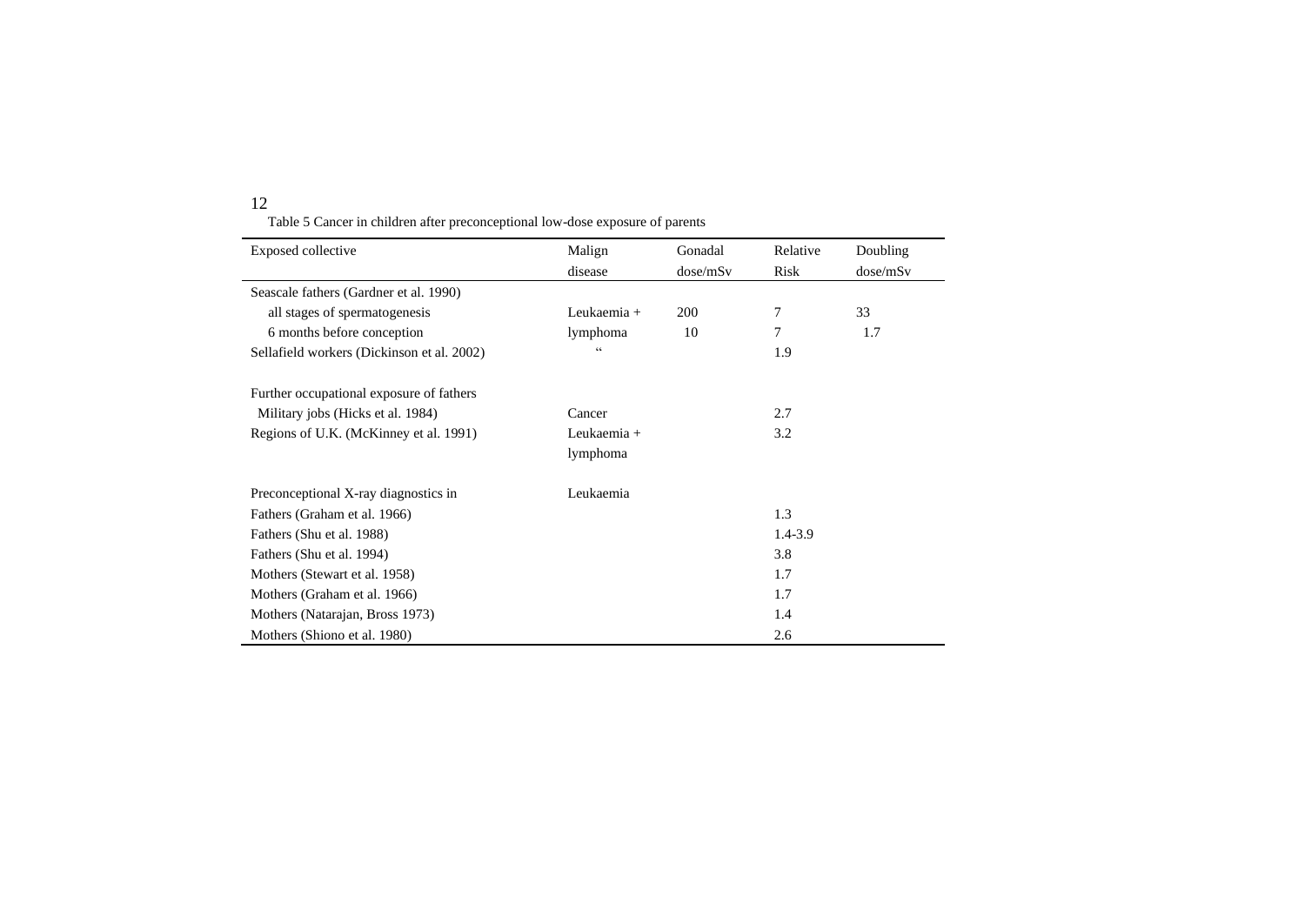are much more frequent than dominant ones [\(Vogel et al. 1969\)](#page-17-11). They also affect only female births.

Studies in large exposed populations can show this effect. A very impressive result was obtained in workers of the British nuclear fuel reprocessing plant at Sellafield in West Cumbria (Table 6).

Table 6. Sex ratio for births in Cumbria [\(Dickinson et al. 1996\)](#page-14-16)

| All Cumbrian children | All fathers employed*        | Fathers employed               |
|-----------------------|------------------------------|--------------------------------|
|                       | at Sellafield                | at Sellafield $> 10$ mSv**     |
| 1.055                 | 1.094                        | 1.396                          |
|                       | * employed before conception | **dose 90 days preconceptional |

A similar effect is detected in an investigation of cardiologists, who undertook interventional angiographic procedures in patients, which involve relatively high x-ray exposures at the workplace (Fig.2). The portion of female descendants declines significantly with higher exposures of the father<sup>1</sup>.



Fig 2. Percentage of male and female offspring among cardiologists [\(Choi et al. 2007\)](#page-14-17)

 $\overline{\phantom{a}}$ 

<sup>&</sup>lt;sup>1</sup> The authors wanted to study the reverse, however, if the male births will decline with dose.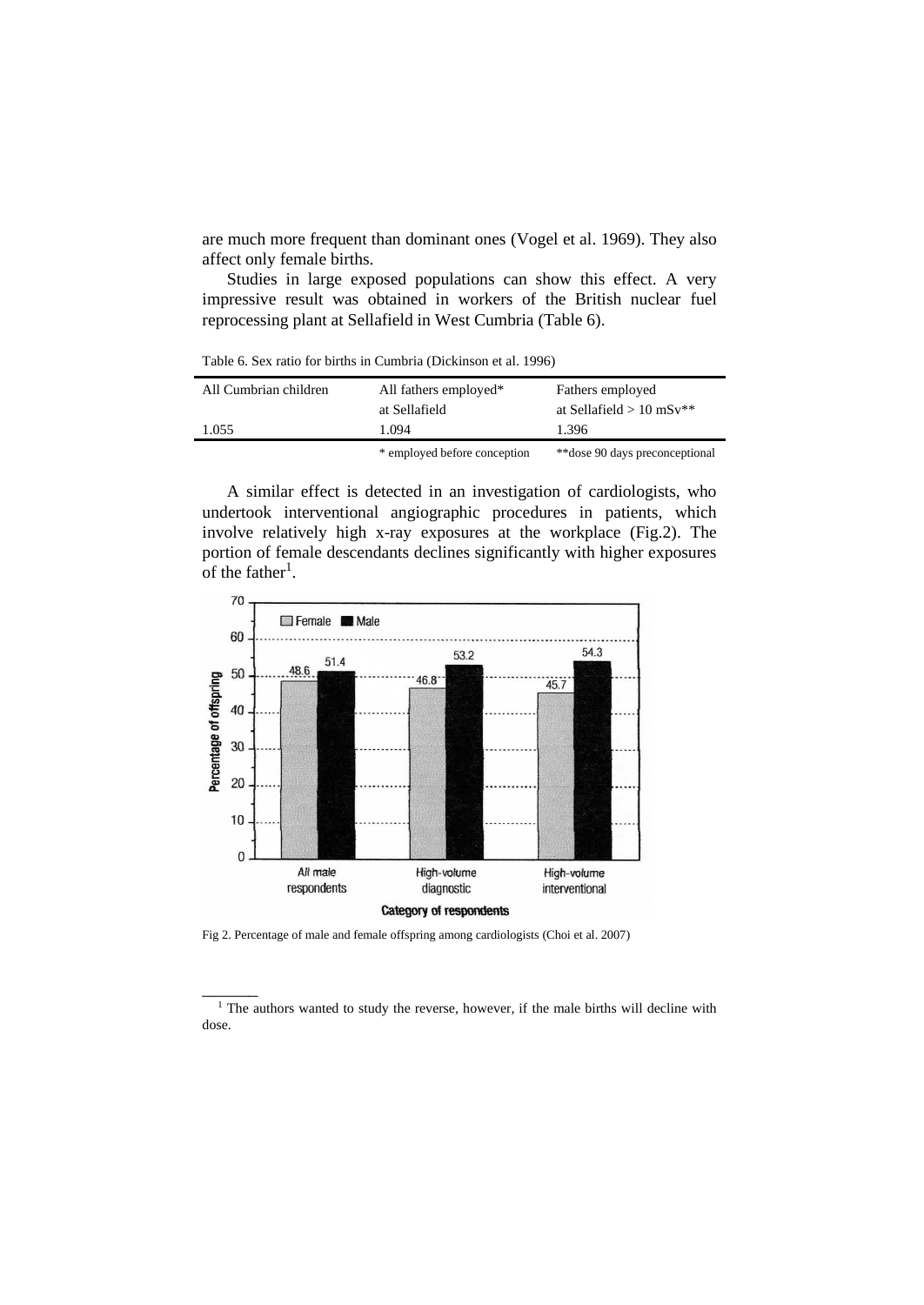German scientists Hagen Scherb, Kristina Voigt (Helmholtz Centre Munich) and co-workers have shown that exposure of both parents in a population may also lead to a decline in female births. They studied different groups of inhabitants in a variety of countries after the Chernobyl accident for hereditary effects and found radiation-induced foetal deaths and early mortality, Down´s syndrome and alterations of the sex ratio in newborn children.

The sex ratio was investigated by them as a consequence of:

- Nuclear tests above ground which affected U.S. inhabitants
- Chernobyl emissions in Europe
- Living near German and Swiss nuclear plants

They found significant decreases in the female birth rate in all these conditions (Scherb and [Voigt 2007;](#page-16-13) [2011;](#page-16-14) [Scherb et al. 2012\)](#page-16-15).

Sex ratio is a very relevant parameter. It shows that genetic alterations are induced in the germ cells of men by very low doses, and it proves to be a sensitive indicator for exposures of the population.

## **6. SUMMARY AND DISCUSSION**

Genetically induced malformations, cancers, and numerous other health effects in the children of populations who were exposed to low doses of ionizing radiation have been proved in scientific investigations.

The question arises as to why the ICRP and UNSCEAR are denying the findings. Their reference population, the A-bomb survivors of Hiroshima and Nagasaki, is not suitable for persons being chronically exposed.

The committees claim that the exposures of the population due to the Chernobyl accident were extremely low. The [UNSCEAR committee](#page-17-12)  [\(1988\)](#page-17-12) has done calculations about it. Even in the most contaminated regions of the area with more than 37  $kBq/m^2$  <sup>137</sup>Cs surface activity the mean dose in people is assumed to be not higher than 10 mSv (effective life time dose). In Turkey and the more distant countries of central Europe the mean dose is estimated at below 1.2 mSv.

Their simple conclusion is then, that such low doses are not able to produce statistically recognizable radiation effects. Many studies, however, of chromosome aberrations in the populations, equivalent to "biological dosimetry" (Schmitz-Feuerhake 2009), show that the exposures are about 100-fold higher.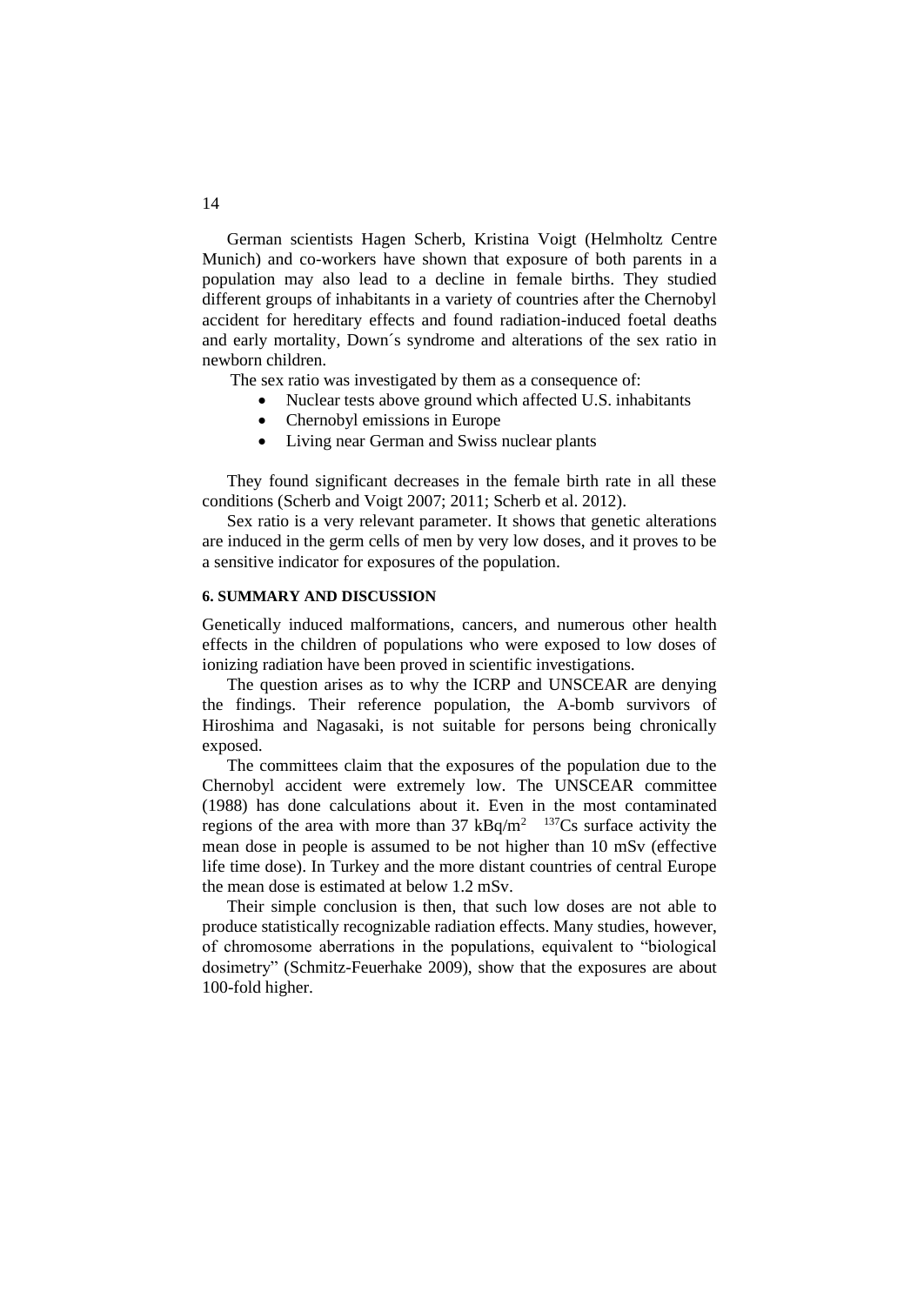#### <span id="page-14-6"></span><span id="page-14-5"></span><span id="page-14-4"></span><span id="page-14-2"></span>**References**

- Akar N, Cavdar AO, Arcasoy A (1988) High incidence of Neural Tube defects in Bursa, Turkey. *Paediatr Perinat Epidemiol* 2: 89-92
- <span id="page-14-13"></span>Akar N, Ata Y, Aytekin AF (1989) Neural Tube defects and Chernobyl? *Paediatr Perinat Epidemiol* 3: 102-103
- <span id="page-14-1"></span>Baverstock K, Belyakov OV (2010) Some important questions connected with non-targeted effects. *Mutat Res* 687: 84-88
- <span id="page-14-3"></span>Bogdanovich IP (1997) Comparative analysis of the death rate of children, aged 0-5, in 1994 in radiocontaminated and conventionally clean areas of Belarus. In: Medicobiological effects and the ways of overcoming the Chernobyl accident consequence. Collected book of scientific papers dedicated to the 10th anniversary of the Chernobyl accident. Minsk-Vitebsk: 4
- <span id="page-14-8"></span><span id="page-14-0"></span>Busby C, Lengfelder E, Pflugbeil S et al (2009) The evidence of radiation effects in embryos and fetuses exposed to Chernobyl fallout and the question of dose response. *Med Confl Surviv* 25: 20-40
- <span id="page-14-7"></span>Caglayan S, Kayhan B, Mentesoglu S et al (1990) Changing incidence of neural tube defects in Aegean Turkey. *Paediatr Perinat Epidemiol* 4: 264-268
- <span id="page-14-12"></span><span id="page-14-9"></span>Cox DW (1964) An investigation of possible genetic damage in the offspring of women receiving multiple diagnostic pelviv X-rays. *Am J Hum Genet* 16: 214-230
- <span id="page-14-17"></span><span id="page-14-15"></span>Choi JW, Mehrotra P, MacDonald LA et al (2007) Sex proportion of offspring and exposure to radiation in male invasive cardiologists. Proc (Bayl Univ Med Cent) 20: 231-234
- <span id="page-14-16"></span><span id="page-14-14"></span>Dickinson HO, Parker L, Binks K et al (1996) The sex ratio of children in relation to paternal preconceptional radiation dose: a study in Cumbria, northern England. *J Epidemiol Community Health* 50: 645-652
- Dickinson HO, Parker L (2002) Leukaemia and non-Hodgkin´s lymphoma in children of male Sellafield radiation workers. *Int J Cancer* 99: 437-444
- Feshchenko SP, Schroeder HC, Mueller WEG et al (2002) Congenital malformations among newborns and developmental abnormalities among human embryos in Belarus after Chernobyl accident. *Cell Mol Biol* 48:423-426
- Godlevsky I, Nasvit O (1998) Dynamics of health status of residents in the Lugyny district after the accident of the ChNPS. In: Imanaka T (ed) Research activities about the radiological consequences of the Chernobyl NPS accident and social activities to assist the sufferers by the accident. Research Reactor Institute, Kyoto University, KURRI-KR-21: 149-156
- Government of Berlin West, Section of Health and Social Affairs. Annual Health Report 1987
- Güvenc H, Uslu MA, Güvenc M et al (1993) Changing trend of neural tube defects in Eastern Turkey. *J Epidemiol Community Health* 47: 40-41
- <span id="page-14-10"></span>Gardner MJ, Snee MP, Hall AJ et al (1990) Results of case-control study of leukaemia and lymphoma among young people near Sellafield nuclear plant in West Cumbria. *Brit Med J* 300: 423-429
- Graham S, Levin ML, Lilienfeld AM et al (1966) Preconception, intrauterine, and postnatal irradiation as related to leukemia. *Natl Cancer Inst Monogr* 19: 347-371
- <span id="page-14-11"></span>Hicks N, Zack M, Caldwell GG et al (1984) Childhood cancer and occupational radiation exposure in parents. *Cancer* 53: 1637-1643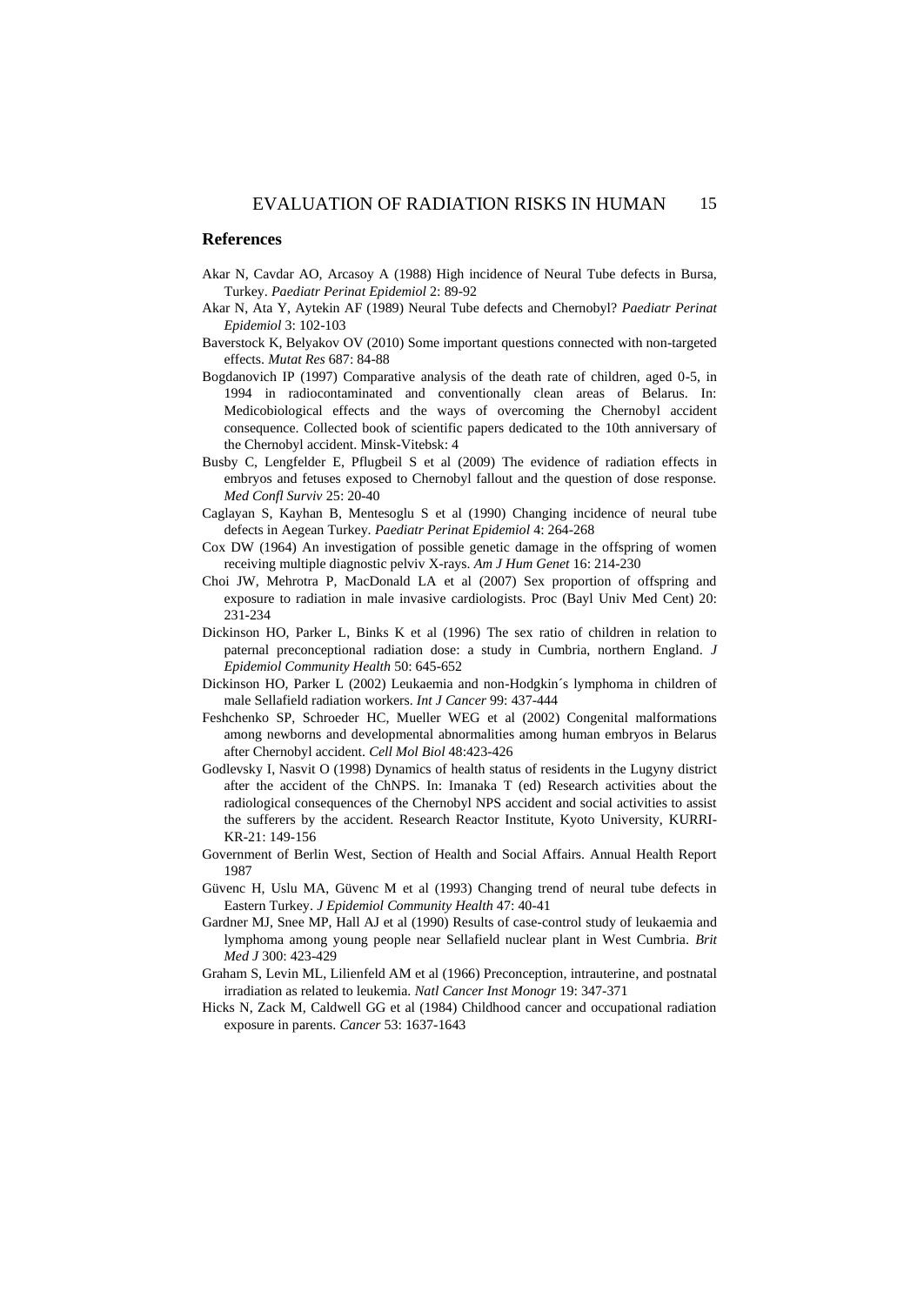- <span id="page-15-15"></span><span id="page-15-6"></span><span id="page-15-5"></span><span id="page-15-4"></span><span id="page-15-1"></span><span id="page-15-0"></span>ICRP, International Commission on Radiological Protection (2007) The 2007 Recommendations of the International Commission on Radiological Protection. ICRP-Publication 103, Ann ICRP 37 Nos. 2-4
- <span id="page-15-13"></span>Korblein A (2004) Fehlbildungen in Bayern nach Tschernobyl. Strahlentelex No. 416- 417:4-6 [www.strahlentelex.de](http://www.strahlentelex.de/)
- <span id="page-15-14"></span>Kruslin B, Jukic S, Kos M et al (1998) Congenital anomalies of the central nervous system at autopsy in Croatia in the period before and after Chernobyl. *Acta Med Croatica* 52: 103-107
- <span id="page-15-16"></span>Kulakov VI, Sokur TN, Volobuev AI et al (1993) Female reproduction function in areas affected by radiation after the Chernobyl power station accident. *Environ Health Persp*  101 Suppl. 2: 117-123
- <span id="page-15-7"></span><span id="page-15-2"></span>Lazjuk GI, Nikolaev DL, Novikova IV (1997) Changes in registered congenital anomalies in the Republic of Belarus after the Chernobyl accident. *Stem Cells* 15 Suppl 2: 255-260
- <span id="page-15-8"></span><span id="page-15-3"></span>Lazjuk G, Satow Y, Nikolaev D et al (1999) Genetic consequences of the Chernobyl accident for Belarus Republic. In: Imanaka T (ed) Recent Research Activities on the Chernobyl NPP Accident in Belarus, Ukraine and Russia, KURRI-KR-7 (Kyoto University, Kyoto): 174-177
- <span id="page-15-9"></span>Lomat L, Galburt G, Quastel MR et al (1997) Incidence of childhood disease in Belarus associated with the Chernobyl accident. *Environ Health Persp* 105 Suppl 6: 1529-1532
- <span id="page-15-17"></span>Lotz B, Haerting J, Schulze E (1996) Veränderungen im fetalen und kindlichen Sektionsgut im Raum Jena nach dem Reaktorunfall von Tschernobyl. Oral presentation at the Int Conf of the Society for Medical Documentation, Statistics, and Epidemiology. Bonn, Germany (Available on request)
- Lyaginskaja AM, Tukov AR, Osipov VA et al (2009) Congenital malformations at posterity of the liquidators of the consequences from Chernobyl accident. *Radiat Biol Radioecol* 49: 694-702 (Russian)
- Macht S, Lawrence P (1955) National Survey of congenital malformations resulting from exposure to Roentgen radiation. *Am J Roentgenol* 73: 442-466
- Matveenko EG, Borovykova MP, Davydow GA (2005) Physical characteristics and primary morbidity in liquidator's children. Proc Conf "Chernobyl 20 Years After", cited from Yablokov et al. 2009: 148
- <span id="page-15-12"></span>McKinney PA, Alexander FE, Cartwright RA et al (1991) Parental occupations of children with leukemia in west Cumbria, north Humberside, and Gateshead. *Brit Med J* 302: 681-687
- Mocan H, Bozkaya H, Mocan ZM et al (1990) Changing incidence of anencephaly in the eastern Black Sea region of Turkey and Chernobyl. Paediatric Perinatal Epidemiol 4:264-268
- Moumdjiev N, Nedkova V, Christova V et al (1994) Influence of the Chernobyl reactor accident on the child health in the region of Pleven, Bulgaria. In: 20th Int Congr Pediatrics Sept 6-10, 1992 in Brasil: 57. Cited by Akar N. Further notes on neural tube defects and Chernobyl (Letter). *Paediatric Perinatal Epidemiol* 8: 456-457
- Muller HJ (1936) Über die Wirkung der Röntgenstrahlung auf die Erbmasse. *Strahlentherapie* 55: 207-224
- Natarajan N, Bross IDJ (1973) Preconception radiation leukemia. *J Med* 4: 276-281
- <span id="page-15-10"></span>Nomura T (1982) Parental exposure to X-rays and chemicals induces heritable tumours and anomalies in mice. *Nature* 296: 575-577
- <span id="page-15-11"></span>Nomura T (2006) Transgenerational effects of radiation and chemicals in mice and humans. *J Radiat Res* 47, Suppl B83-B97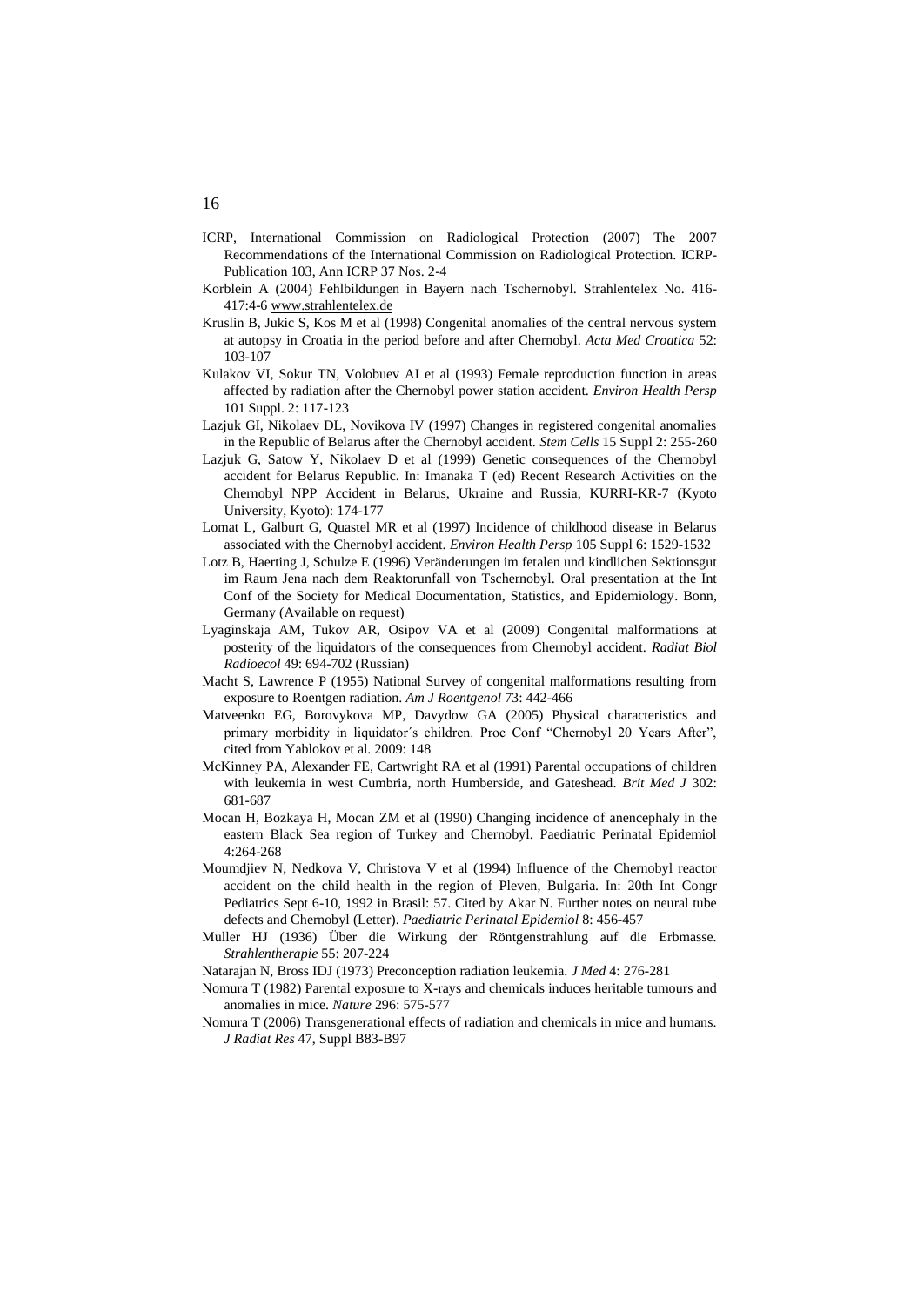- <span id="page-16-7"></span><span id="page-16-3"></span><span id="page-16-1"></span><span id="page-16-0"></span>Parker L, Pearce MS, Dickinson HO et al (1999) Stillbirths among offspring of male radiation workers at Sellafield nuclear reprocessing plant. *Lancet* 354: 1407-1414
- Petrova A, Gnedko T, Maistrova I et al (1997) Morbidity in a large cohort study of children born to mothers exposed to radiation from Chernobyl. *Stem Cells* 6 Suppl. 2: 141-150
- <span id="page-16-6"></span>Savchenko VK (1995) The Ecology of the Chernobyl Catastrophe. Scientific outlines of an international programme of collaborative research. Man and the Biosphere Series 17. UNESCO Paris: 83
- <span id="page-16-8"></span>Scherb H, Weigelt E (2004) Cleft lip and cleft palate birth rate in Bavaria before and after the Chernobyl nuclear power plant accident. *Mund Kiefer Gesichtschir* 8: 106-110
- <span id="page-16-13"></span>Scherb H, Voigt K (2007) Trends in the human sex odds at birth in Europe and the Chernobyl Nuclear Power Plant accident. *Reprod Toxicol* 23: 593-599
- <span id="page-16-14"></span><span id="page-16-2"></span>Scherb H, Voigt K (2011) The human sex odds at birth after the atmospheric atomic bomb tests, after Chernobyl, and in the vicinity of nuclear facilities. *Environ Sci Pollut Res* 18: 697-707
- <span id="page-16-12"></span><span id="page-16-5"></span>Scherb H, Sperling K (2011) Heutige Lehren aus dem Reaktorunfall von Tschernobyl. *Naturwiss Rundschau* 64, Heft 5: 229-239
- <span id="page-16-15"></span><span id="page-16-10"></span><span id="page-16-9"></span>Scherb H, Voigt K, Kusmierz R (2012) Modelling human radiation risks around nuclear facilities in Germany and Switzerland: a case study. In: Seppelt R et al (eds) Int Congr Environ Modelling and Software Managing Resources of a Limited Planet. Sixth Biennial Meeting, Leipzig, Germany [http://www.iemss.org/society/index.php/iemss-](http://www.iemss.org/society/index.php/iemss-2012-proceedings)[2012-proceedings](http://www.iemss.org/society/index.php/iemss-2012-proceedings)
- <span id="page-16-11"></span>Schmitz-Feuerhake I (2009) How reliable are the dose estimates of UNSCEAR for populations contaminated by Chernobyl fallout? A comparison of results by physical reconstruction and biological dosimetry. ECRR Int Conference "Criticisms and Developments in the Assessment of Radiation Risks" in Molyvos, Lesbos, Greece, Proc 2011: 70-85
- Sever LE, Gilbert ES, Hessol NA et al (1988) A case-control study of congenital malformations and occupational exposure to low-level ionizing radiation. *Am J Epidemiol* 127: 226-242
- Shakhatreh FM (2001) Reproductive health of male radiographers. *Saudi Med J* 22:150-152
- Shevchenko VA, Platonov ES, Snigiryova GP (1997) Genetic consequences of disaster at Chernobyl nuclear plant on April 26, 1986. In: Nesterenko VB (ed) Reasons and Consequences. Int. Association for Restoration of the Environment and for Safe Living of People "Senmurv" (Minsk-Moscow-Kiev) Chernobyl Accident, Minsk: 213-245
- Shidlovskii PR (1992) General morbidity of the population in districts of the Brest region. Zdravoohranenie Belorussii (Minsk) 1: 8-11 (Russian)
- Shiono PH, Chung CS, Myrianthopoulos NC (1980) Preconception radiation, intrauterine diagnostic radiation, and childhood neoplasia. *J Natl Cancer* 65: 681-686
- Shu XO, Gao YT, Brinton LA et al (1988) A population-based case-control study of childhood leukemia in Shanghai. *Cancer* 62: 635-644
- Shu XO, Reaman GH, Lampkin B et al (1994) Association of paternal diagnostic x-ray exposure with risk of infant leukemia. *Cancer Epidemiol Biomarkers Prev* 3: 645-653
- <span id="page-16-4"></span>Sperling K, Neitzel H, Scherb H (2012) Evidence for an increase in trisomy 21 (Down syndrome) in Europe after the Chernobyl reactor accident. *Genet Epidemiol* 36: 48-55
- Stewart A, Webb J, Hewitt D (1958) A survey of childhood malignancies. *Brit Med J*: 1495-1508